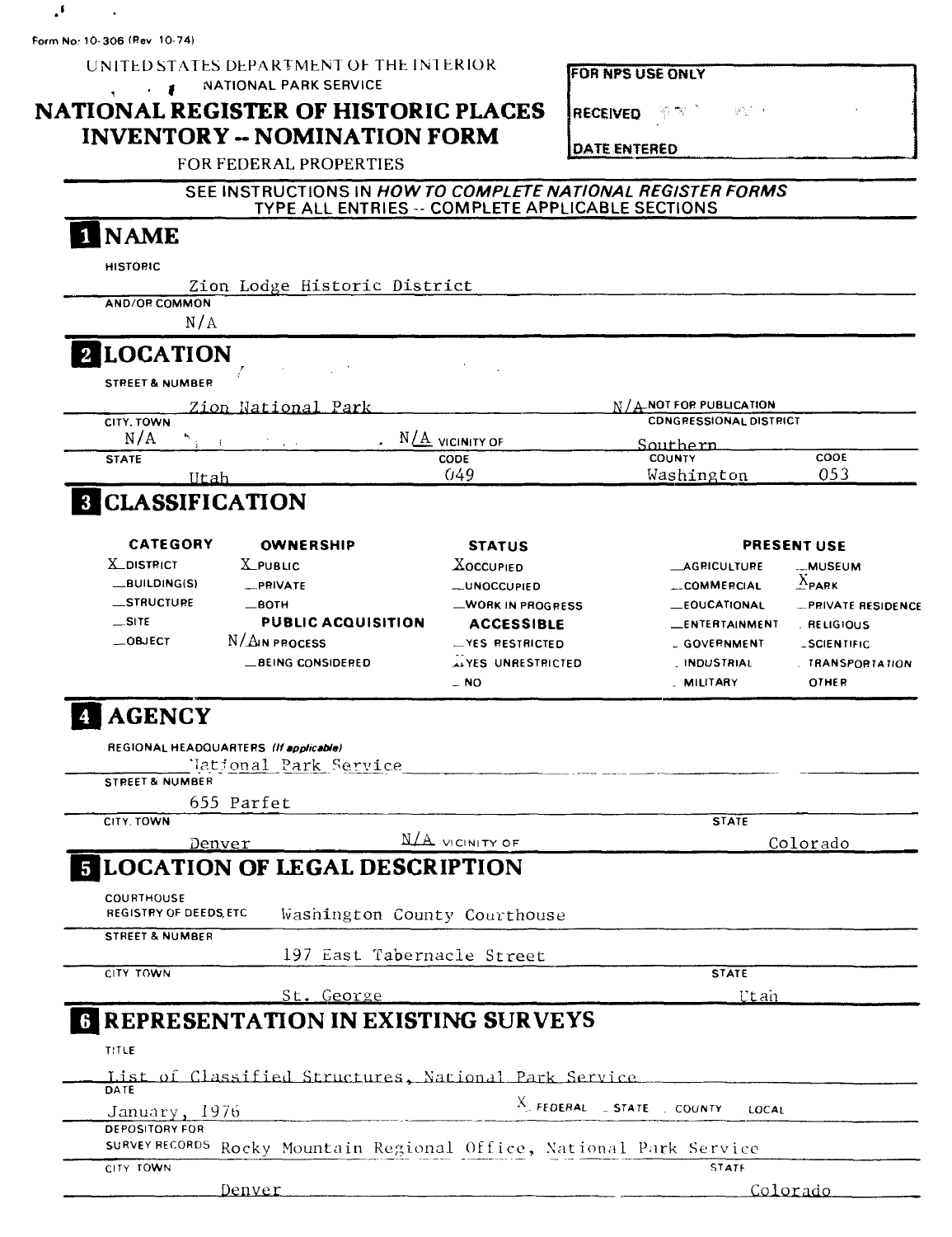

|                          | <b>CONDITION</b>       | <b>CHECK ONE</b>  | <b>CHECK ONE</b>              |       |
|--------------------------|------------------------|-------------------|-------------------------------|-------|
| $\_$ EXCELLENT           | X _DETERIORATED        | <b>XUNALTERED</b> | $\underline{X}$ ORIGINAL SITE |       |
| $\_\$ {G00D}<br>$X$ FAIR | __RUINS<br>__UNEXPOSED | <b>AALTERED</b>   | _MOVED                        | DATE_ |

٠.

DESCRIBE THE PRESENT AND ORIGINAL (IF KNOWN) PHYSICAL APPEARANCE

The Zion Lodge Historic District of Zion National Park is located on the north fork of the Virgin River in Zion Canyon. The district is approximately four miles north of the south entrance of the park. The perpendicular walls of the narrow canyon serve as a backdrop for the Zion Lodge complex.

Historically, the district was dominated by the Zion Lodge and consisted of the standard cabins, the female dormitory, the boys' dormitory, several linen cabins, comfort station, and across the road, a swimming pool and bathhouse.

The rustic style lodge designed by Gilbert Stanley Underwood, was a frame and native stone, two story building which followed the contour of the mountains behind the structure. The original lodge burned in January 1966, and was replaced with a prefabricated building utilizing the original foundation. The new lodge lacks the rustic qualities of the original lodge and is not a historic structure. The bathhouse, also designed by Gilbert Stanley Underwood, was a "studs out" frame, one-story building with native stone corner piers in a modified L-plan flanking the swimming pool. This complex was removed in 1976.

The following buildings contribute to the historic district: male dormitory, female dormitory, 10 deluxe duplex cabins, 5 deluxe quadraplex cabins, linen and chemical cart building, linen cabin, comfort station, and 88 standard cabins. The condition of the 10 deluxe duplex, 5 deluxe quadraplex cabins, the male dormitory, and the female dormitory is fair, they are on their original sites, their configuration is unaltered and they possess architectural integrity and historical significance. The linen and chemical cart building, linen cabin, comfort station, and the 88 standard cabins are on their original sites, they have beep altered, and are in deteriorated condition. They possess architectural and historical significance.

The description of the contributing buildings is as follows:

- Male Dormitory. Built in 1937 by the Utah Parks Company, the rectangular plan building is approximately 36' x 112'. The one-story building has 21 rooms and a basement. The "studs out" frame building has horizontal wood siding and is placed on a native stone foundation. The wood shingled hip roof has exposed log rafter ends. The gabled roof covering the porch on the front elevation has large log rafters and beams. The porch has log railings and bannisters. Massive native stone piers support the porch roof.
- Female Dormitory. Built in 1927 by the Utah Parks Company, the rectangular plan building is approximately  $36' \times 69'$ . The two-story building has 24 rooms and a 256 sq. ft. basement. The "studs out" frame building has horizontal shipiap wood siding. The building, on a raised native stone foundation, has a wood shingled hip roof.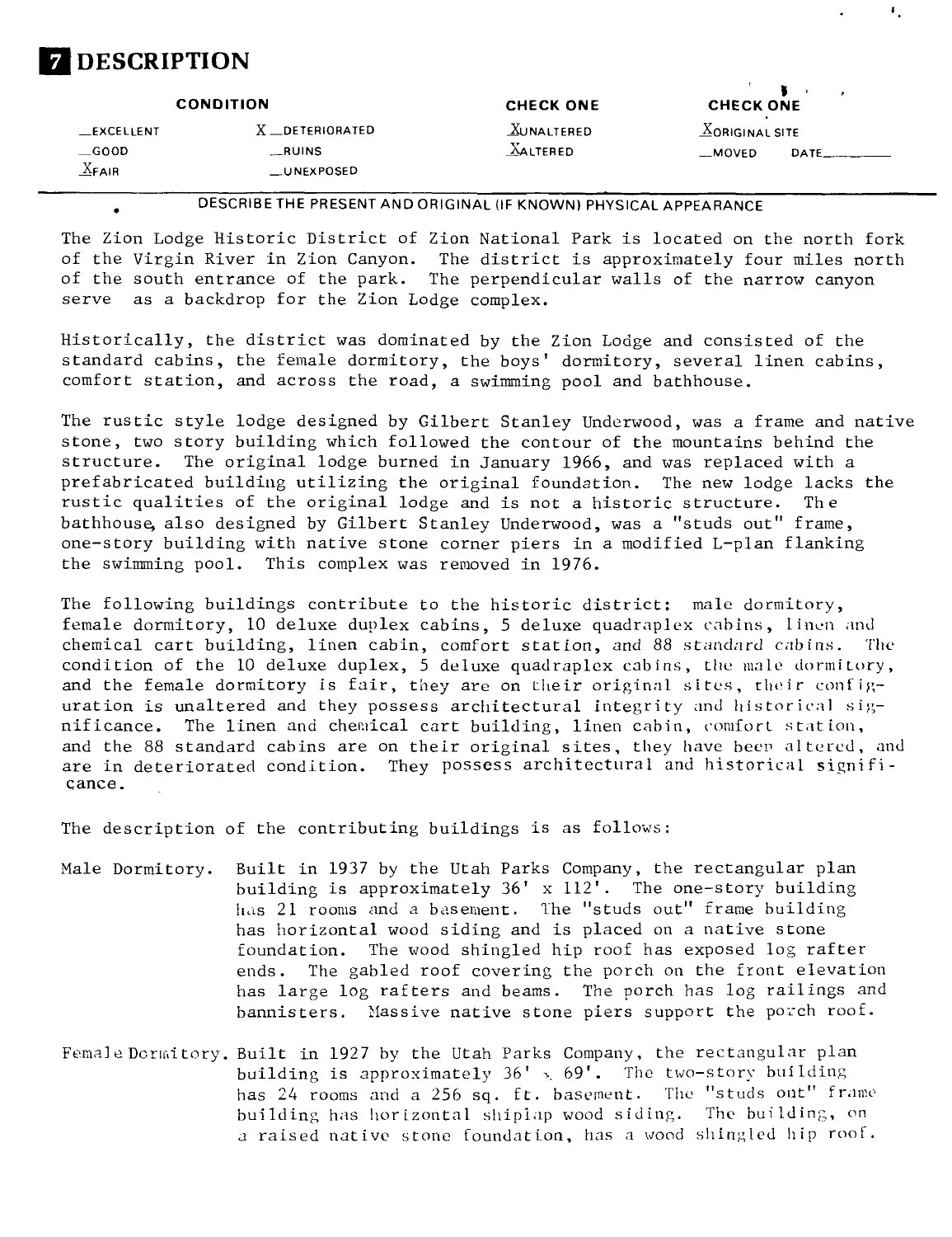

| PERIOD            |                        | AREAS OF SIGNIFICANCE -- CHECK AND JUSTIFY BELOW |                               |                         |
|-------------------|------------------------|--------------------------------------------------|-------------------------------|-------------------------|
| PREHISTORIC       | ARCHEOLOGY PREHISTORIC | <b>COMMUNITY PLANNING</b>                        | <b>LANDSCAPE ARCHITECTURE</b> | $-$ RELIGION            |
| 1400 1499         | ARCHEOLOGY HISTORIC    | $=$ CONSERVATION                                 | $\sim$ LAW                    | $-$ SCIENCE             |
| 1500 1599         | . AGRICULTURF          | <b>LECONOMICS</b>                                | $_{\dots}$ LITERATURE         | $\_$ SCULPTURE          |
| 1600 1699         | <b>XARCHITECTURE</b>   | $EDUCA$ TION                                     | $-MILITARY$                   | $-$ SOCIAL/HUMANITARIAN |
| 1700 1799         | $-$ ART                | LENGINEERING                                     | $_M$ usic                     | $-$ THEATER             |
| - 1800 1899       | $$ COMMERCE            | - EXPLORATION SETTLEMENT                         | PHILOSOPHY.                   | _TRANSPORTATION         |
| X <sub>1900</sub> | - COMMUNICATIONS       | <b>LINOUSTRY</b>                                 | POLITICS/GOVERNMENT           | $\chi$ OTHER (SPECIFY)  |
|                   |                        | $\Box$ INVENTION                                 |                               | Park development        |
|                   |                        |                                                  |                               | history                 |

SPECIFIC DATES 1925 - 1927 BUILDER/ARCHITECT Gilbert Stanley Underwood

### STATEMENT OF SIGNIFICANCE

ihe Zion Lodge Historic District is significant for its historic association with the development of the "Rustic Style" architecture in the National Park Service during the 1920's. The complex was designed by one of the leaders of "Rustic Style" architecture, Gilbert Stanley Underwood. In 1919, the Mukuntuweap National Monument was enlarged and the name changed to Zion National Park. Previous to gaining park status, accommodations for tourists were provided by Wylie Camping Company. The Wylie Camps, popular in other western national parks, gave the tourists a "camping experience" complete with tent-style living. The Union Pacific Railroad secured the concessions contract for Zion National Park and formed the Utah Parks Company to plan, build, and maintain the concession developments. The Union Pacific Company retained Gilbert Stanley Underwood to design the Zion Lodge Complex. Underwood is credited with the design of Timberline Lodge on Mount Hood, the Ahwahnee Hotel in Yosemite, the Grand Teton Lodge, Wyoming, the Bryce Canyon Lodge, and the Williamsburg Lodge in Williamsburg, Virginia.

Between 1900 - 1940, the use of "Rustic Style" architecture was popular in the western national parks. The style was characterized by the use of native materials to blend with the rugged landscapes, and the careful use of scale and design to make the building compatible with the natural environment. The "Rustic Style" of architecture of Gilbert Stanley Underwood is one of the most important and lasting contributions of the Utah Parks Company to Zion National Park. The "Rustic Style" of Underwood served as a model for the later construction in the park, particularly during the New Deal of the 1930's. The Male Dormitory in the Zion Lodge Complex is an example of Underwood's style being followed.

The original Zion Lodge Complex consisted of the Zion Lodge, the Bathhouse and Swimming Pool, the Female Dormitory, Comfort Station, Linen Cabins, Deluxe Cabins, and the Standard Cabins. The original Zion Lodge burned in 1966 and was replaced in 1966 by a prefabricated building placed on the original lodge's foundation. The Bathhouse and Swimming Pool were removed in 1976. The Standard Cabins were the first attempt by the Utah Parks Company for accommodations in the lodge complex and were augmented by the Deluxe Cabins over the following four years. The Standard Cabins were designed for a 20 year structural life.

In 1937, the Male Dormitory was built following the design set by Gilbert Stanley Underwood in the previous decade. The "Rustic Style" architecture of Gilbert Stanley Underwood as exemplified by the Zion Lodge complex can also be seen at Bryce Canyon National Park.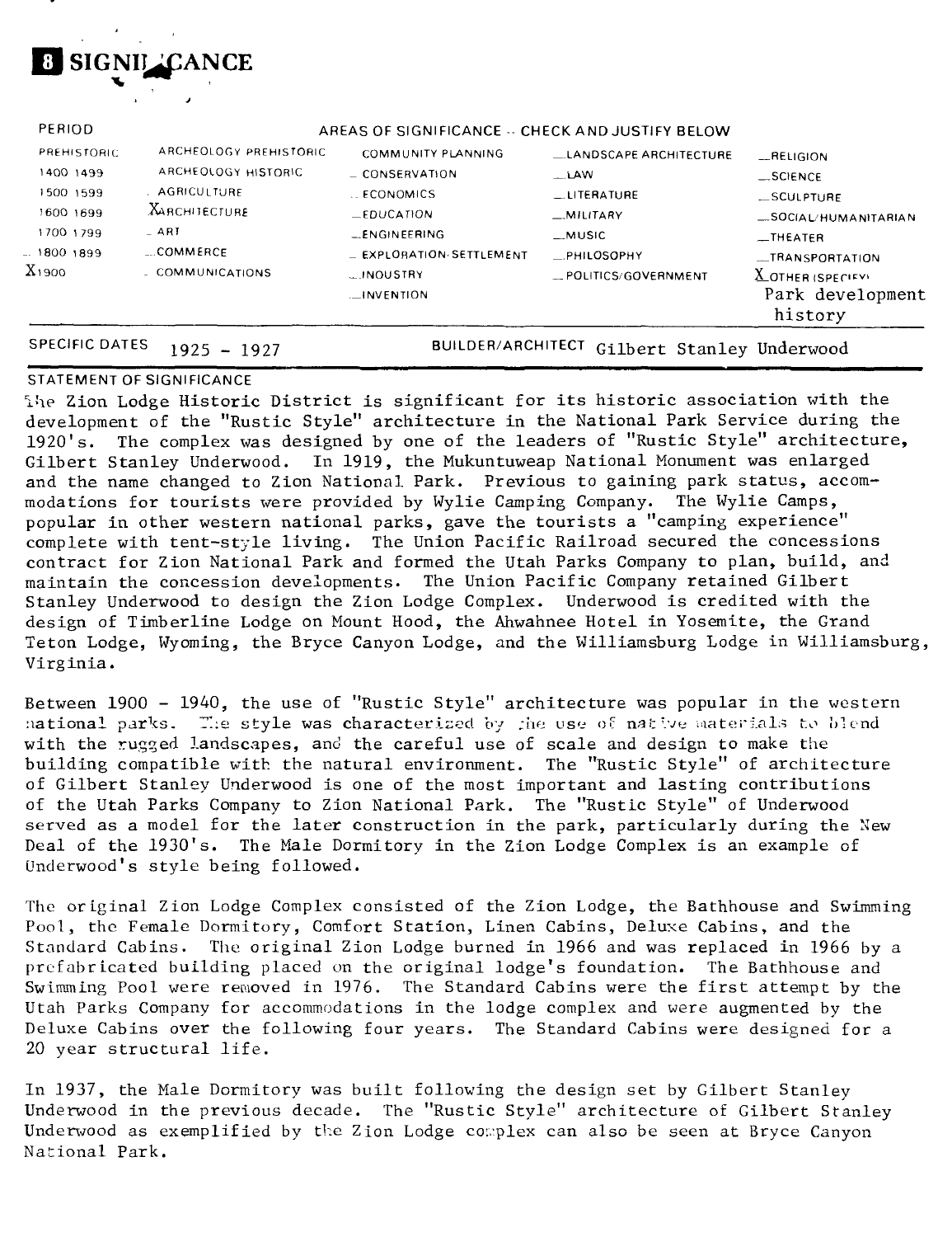# **Q** MAJOR BIBLIOGRAPHICAL REFERENCES

Markoff, Dena.

1980. "The Dudes are Always Right," The Utah Parks Company in Zion Matronal Park 1923 - 1972. Arvada, Colorado: Western Heritage Conservation, Inc.

Building Maintenance Files for Zion National Park. National Park Service, Rocky Mountain Regional Office, December, 1951.

#### GEOGRAPHICAL DATA **ACREAGE OF NOMINATED PROPERTY .**  15 acres **UTM REFERENCES** E 12 326 580 41 24 360 A [1.2] B 2 6 5 2 0  $[4, 1]$   $2, 4$ , 6 0  $\frac{12}{20}$   $\frac{3}{2}$   $\frac{26}{8}$   $\frac{800}{1}$   $\frac{14}{1}$   $\frac{1}{24}$   $\frac{5}{3}$   $\frac{30}{10}$ **ZONE EASTING** NORTHING **ZONE EASTING NORTHING h I? Ift Ift IA ml 0\ 12 I 13 12 .6 I5i7i0l I 4i ll 2i3 I**  $c \mid 112$  $14112820$

VERBAL BOUNDARY DESCRIPTION The boundary begins at Point A on the Tloor of the Valley Road and goes in a northeastward direction 300 meters to the contour line 4276 (U.S.G.S. Map) at Point B. From Point B to Point C the boundary follows the contour approximately 640 meters. From Point C to Point D the boundary goes in a southwestward direction for 100 meters. From Point D to Point E the boundary follows the park road northward 460 meters. At Point E the boundary continues to follow the road in a northwestward direction for 160 meters meeting Point A.

| <b>STATE</b>                                                            | <b>CDDE</b>                                                                                                    | COUNTY                                                    | CDDE                                                                                                                                                                                                                                                        |
|-------------------------------------------------------------------------|----------------------------------------------------------------------------------------------------------------|-----------------------------------------------------------|-------------------------------------------------------------------------------------------------------------------------------------------------------------------------------------------------------------------------------------------------------------|
| N/A                                                                     | N/A                                                                                                            | N/A                                                       | $N/$ .                                                                                                                                                                                                                                                      |
| <b>STATE</b>                                                            | CDDE                                                                                                           | <b>CDUNTY</b>                                             | <b>CDDE</b>                                                                                                                                                                                                                                                 |
| N/A                                                                     | · N/A                                                                                                          | R/R                                                       | N/A                                                                                                                                                                                                                                                         |
| <b>TIFORM PREPARED BY</b>                                               |                                                                                                                |                                                           |                                                                                                                                                                                                                                                             |
| <b>NAME / TITLE</b>                                                     |                                                                                                                |                                                           |                                                                                                                                                                                                                                                             |
|                                                                         | Mary Shivers Culpin, Architectural Historian                                                                   |                                                           |                                                                                                                                                                                                                                                             |
| <b>ORGANIZATION</b>                                                     |                                                                                                                |                                                           | DATE                                                                                                                                                                                                                                                        |
| <b>STREET &amp; NUMBER</b>                                              | National Park Service, Rocky Mountain Region                                                                   |                                                           | January 12, 1982<br><b>TELEPHONE</b>                                                                                                                                                                                                                        |
| 655 Parfet                                                              |                                                                                                                |                                                           | $(303)$ 234-2764                                                                                                                                                                                                                                            |
| <b>CITY OR TOWN</b>                                                     |                                                                                                                |                                                           | <b>STATE</b>                                                                                                                                                                                                                                                |
|                                                                         |                                                                                                                |                                                           |                                                                                                                                                                                                                                                             |
| Denver                                                                  | <b>CERTIFICATION OF NOMINATION</b><br>STATE HISTORIC PRESERVATION OFFICER RECOMMENDATION<br>YES $\overline{V}$ | NO.<br>NONE.                                              | Colorado                                                                                                                                                                                                                                                    |
|                                                                         |                                                                                                                |                                                           |                                                                                                                                                                                                                                                             |
|                                                                         |                                                                                                                |                                                           |                                                                                                                                                                                                                                                             |
|                                                                         |                                                                                                                |                                                           | STATE HISTORIC PRESERVATION DEFICER SIGNATURE                                                                                                                                                                                                               |
|                                                                         |                                                                                                                |                                                           |                                                                                                                                                                                                                                                             |
|                                                                         |                                                                                                                |                                                           |                                                                                                                                                                                                                                                             |
| evaluate its significance. The evaluated level of significance is $\pm$ |                                                                                                                | $\frac{1}{2}$ National $\angle$ State $\frac{1}{2}$ Local |                                                                                                                                                                                                                                                             |
| FEDERAL REPRESENTATIVE SIGNATURE 6                                      |                                                                                                                |                                                           | In compliance with Executive Order 11593, I hereby nominate this property to the National Register, certifying that the State<br>Historic Preservation Officer has been allowed 90 days in which to present the nomination to the State Review Board and to |
| TITLE                                                                   | assoc. Dir autunal Desiras                                                                                     |                                                           | <b>MIGALTOATE</b>                                                                                                                                                                                                                                           |
| <b>FOR NPS USE ONLY</b>                                                 |                                                                                                                |                                                           |                                                                                                                                                                                                                                                             |
|                                                                         | <b>I HEREBY CERTIFY THAT THIS PROPERTY IS INCLUDED IN THE NATIONAL REGISTER</b>                                |                                                           |                                                                                                                                                                                                                                                             |
| <b>DIRF</b>                                                             | <b>ARCHEOLOGY AND HISTORIC PRESERVATION</b>                                                                    |                                                           | <b>DATE</b>                                                                                                                                                                                                                                                 |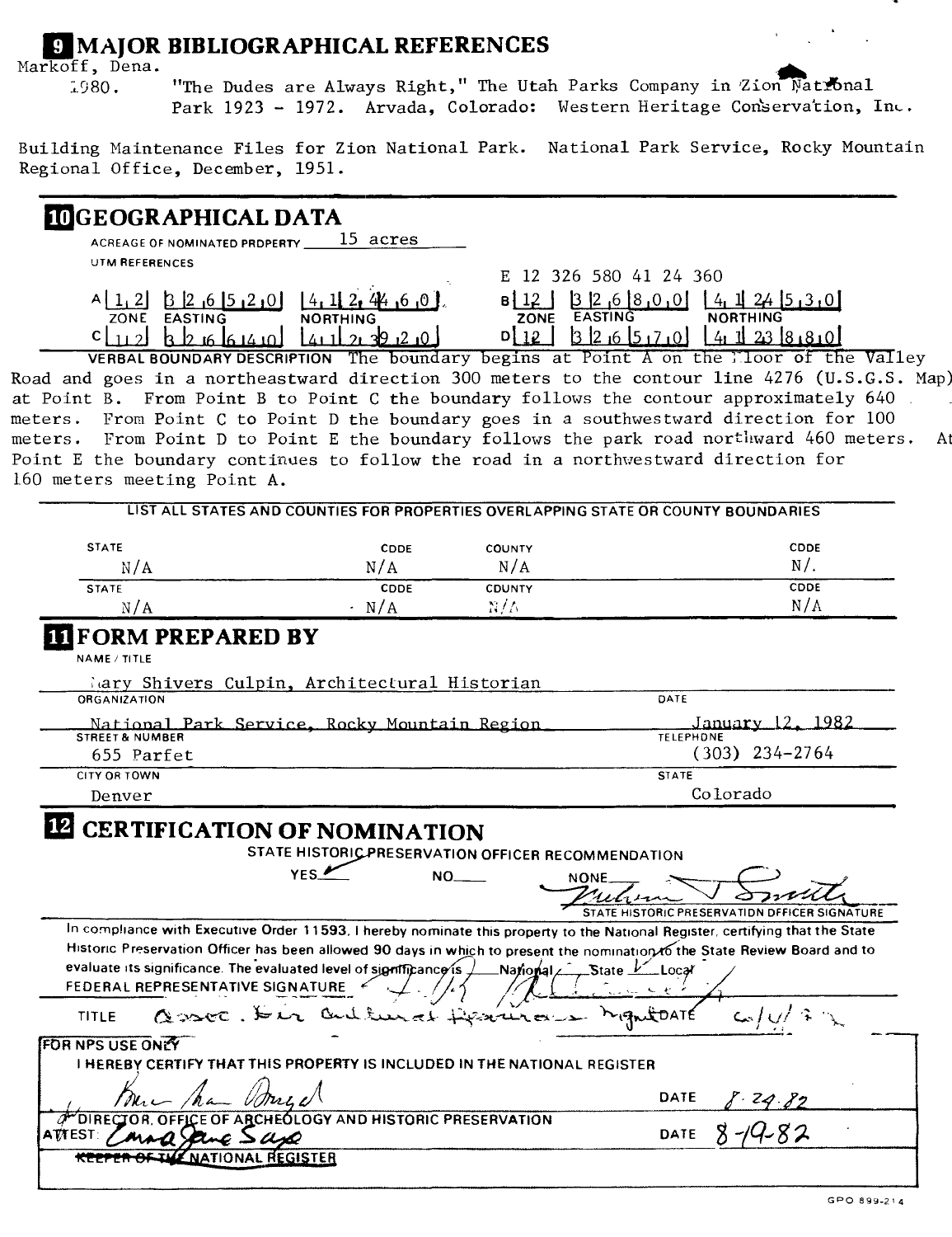**LNITED STATES DEPARTMENT OF THE INTERIOR . NATIONAL PARK SERVICE**  $\ddot{\phantom{a}}$ 

## **NATIONAL REGISTER OF HISTORIC PLACES INVENTORY - NOMINATION FORM**

**CONTINUATION SHEET Description ITEM NUMBER 7 PAGE**

|  |  |  |  | FOR NPS USE ONLY |  |
|--|--|--|--|------------------|--|
|--|--|--|--|------------------|--|

**71982**

**RECEIVED JUN**

**[DATE ENTERED**

 $\mathbf{1}$ 

| 10 Deluxe Duplex Cabins.     | (Also known as Western) The 10 duplex cabins were built<br>by the Utah Parks Company in 1927. The rectangular plan<br>buildings are approximately $40'$ x $16\frac{1}{2}$ with each unit of<br>the duplex having a $14'$ x $16'$ living room with a native<br>stone corner fireplace and a $7\frac{1}{2}$ <sup>t</sup> x $5\frac{1}{2}$ <sup>t</sup> bathroom. The<br>"studs out" buildings on native stone foundations have<br>horizontal wood l" x 6" shiplap siding and wood shingled<br>gable roofs. The covered porches have square section<br>balustrades, posts and railings. The massive native stone<br>exterior corner chimneys are prominent architectural<br>features. Most of the 10 cabins have open truss ceilings. |
|------------------------------|------------------------------------------------------------------------------------------------------------------------------------------------------------------------------------------------------------------------------------------------------------------------------------------------------------------------------------------------------------------------------------------------------------------------------------------------------------------------------------------------------------------------------------------------------------------------------------------------------------------------------------------------------------------------------------------------------------------------------------|
| 5 Deluxe Quadraplex Cabins.  | (Also known as Western) The 5 four-room cabins were built<br>in 1929 by the Utah Parks Company. The rectangular plan<br>buildings are approximately 62' x 35' with the porches<br>being approximately 6' x 9'. Each unit contains a living<br>room with native stone fireplace and a bathroom.<br>The<br>"studs out" frame constructed buildings have horizontal<br>wood 1" x 6" shiplap siding and wood shingled gable roofs.<br>The massive native stone exterior corner chimneys are<br>prominant architectural features.                                                                                                                                                                                                       |
| Linen and Chemical Cart Bld. | Built in 1925 and remodeled in 1929 by the Utah Parks<br>Company, the one-story 396 sq. ft. building is a "studs<br>out' frame constructed building with wood shingled gable<br>roof.                                                                                                                                                                                                                                                                                                                                                                                                                                                                                                                                              |
| Linen Cabin.                 | Built in 1925 and remodeled in 1929 by the Utah Parks<br>Company, the one-story, two-room building approximately<br>26' x 12' is a "studs out" frame constructed building<br>with a wood shingled gable roof.                                                                                                                                                                                                                                                                                                                                                                                                                                                                                                                      |
| Comfort Station.             | Built in 1926 by the Utah Parks Company, the one-story,<br>four-room building is a "studs out" frame building on a<br>stone foundation. The building is approximately<br>$30' \times 12\frac{1}{2}$ .                                                                                                                                                                                                                                                                                                                                                                                                                                                                                                                              |
| Standard Cabins.             | (Also known as Pioneer and Frontier) The standard two-room<br>cabins were built in 1925 by the Utah Parks Company for<br>rental units and employee quarters. The original portion<br>of the buildings are approximately $26' \times 13'$ , "studs out"<br>frame structures with horizontal wood $1'' \times 6''$ shiplap<br>siding. The buildings, on native stone foundations, have<br>wood shingled gable roofs. Between 1941-1948, the cabins<br>were remodeled and an approximately 8 ft. square addition<br>was built to each building. The addition provided a bath-<br>room for each unit.                                                                                                                                  |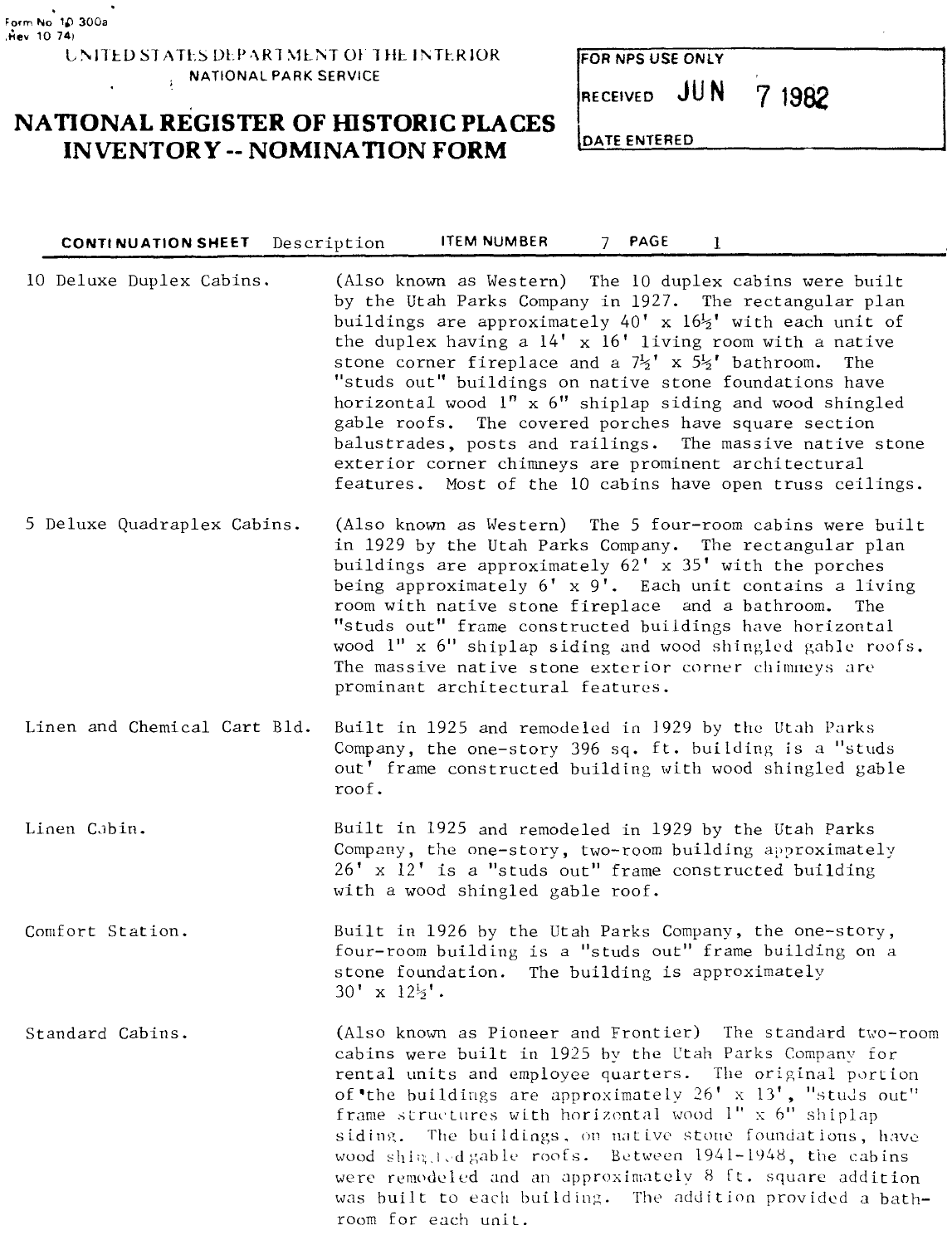$\ddot{\phantom{a}}$ 

## UNITED STATES DEPARTMENT OF THE INTERIOR NATIONAL PARK SERVICE

## **NATIONAL REGISTER OF HISTORIC PLACES INVENTORY - NOMINATION FORM**

| FOR NPS USE ONLY |                 |  |
|------------------|-----------------|--|
| RECEIVED JUN     | $^{\circ}$ 1982 |  |

DATE ENTERED

**CONTINUATION SHEET** Description ITEM NUMBER 7 PAGE 2

The following non-contributing building is not architecturally or historically significant but does infill the historic district:

The New Zion Lodge. Built in 1966, the prefabricated modern built building is placed on the original foundation of the old Zion Lodge.

The survey of the Zion Lodge Historic District, Zion National Park was completed by Lance Olivieri, a consultant on historic properties, and under the supervision of Supervisory Historical Architect Rodd L. Wheaton during June 1976. Mr. Olivieri used the criteria established by the National Register of Historic Places for his evaluations.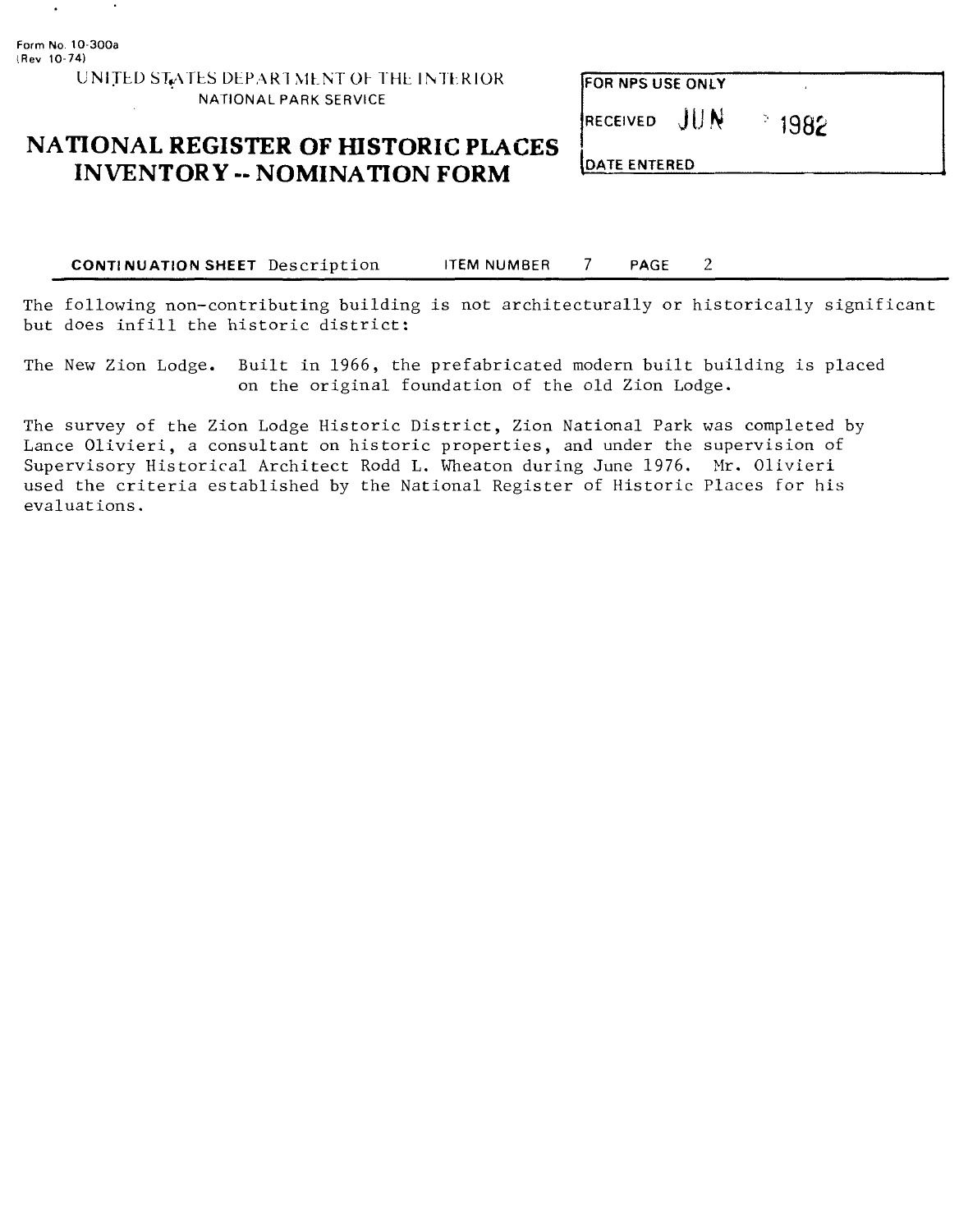#### UNITED STATES DEPARTMENT OF THE INTERIOR  $\mathbf{r}$ • NATIONAL PARK SERVICE

FOR NPS USE ONLY

RECEIVED **JUN 1982**

## **NATIONAL REGISTER OF HISTORIC PLACES INVENTORY - NOMINATION FORM**

DATE ENTERED

CONTINUATION SHEET Significance ITEM NUMBER 8 PAGE 1

Despite the intrusion of the new Zion Lodge and the loss of architectural integrity of the Standard Cabins, Linen Cabins, and Comfort Station; the 15 Deluxe Cabins, the Female Dormitory, and the Male Dormitory retain the original fabric and character of the "Rustic Style."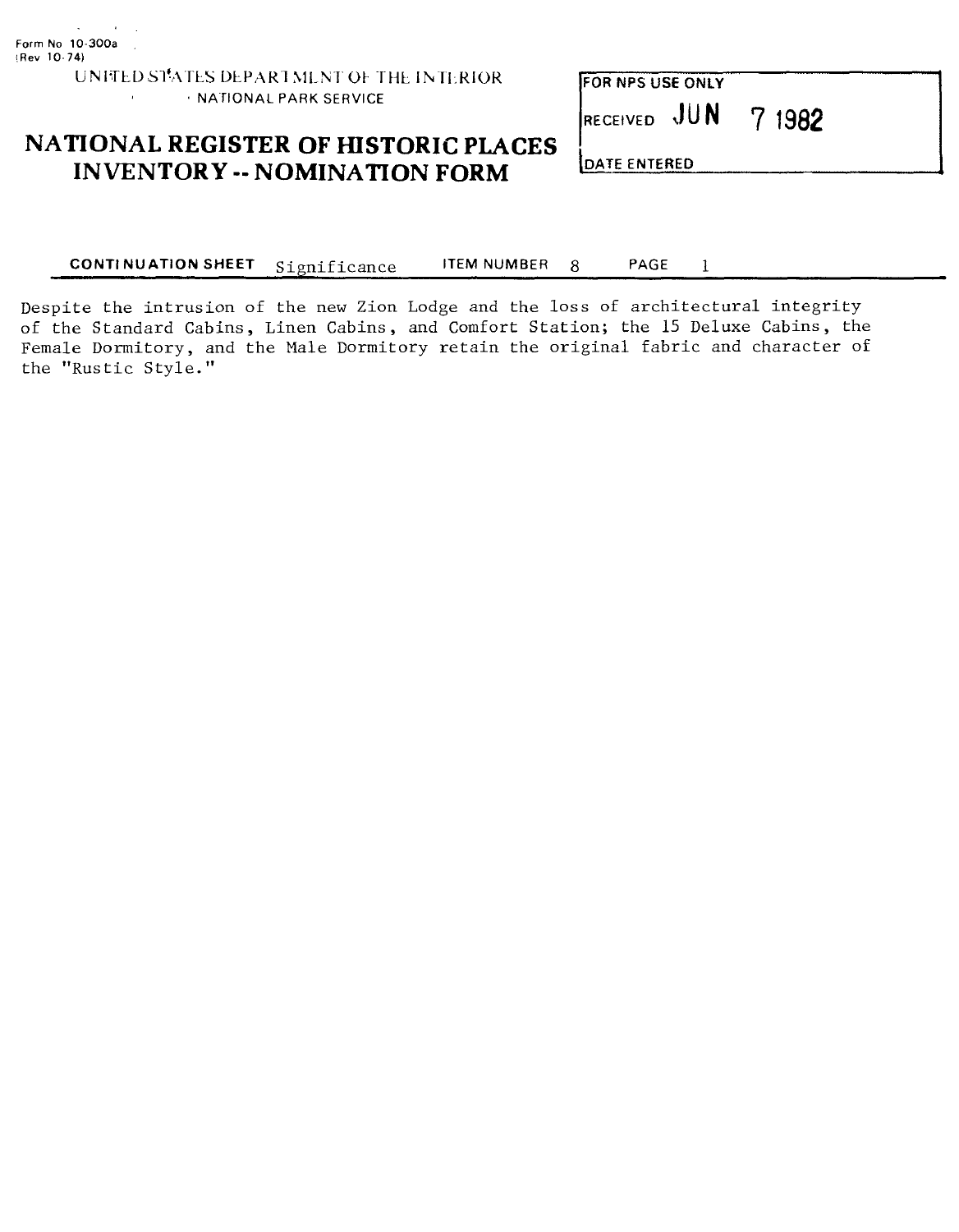

 $\mathcal{L}$  . The space of the second  $\mathcal{L}$